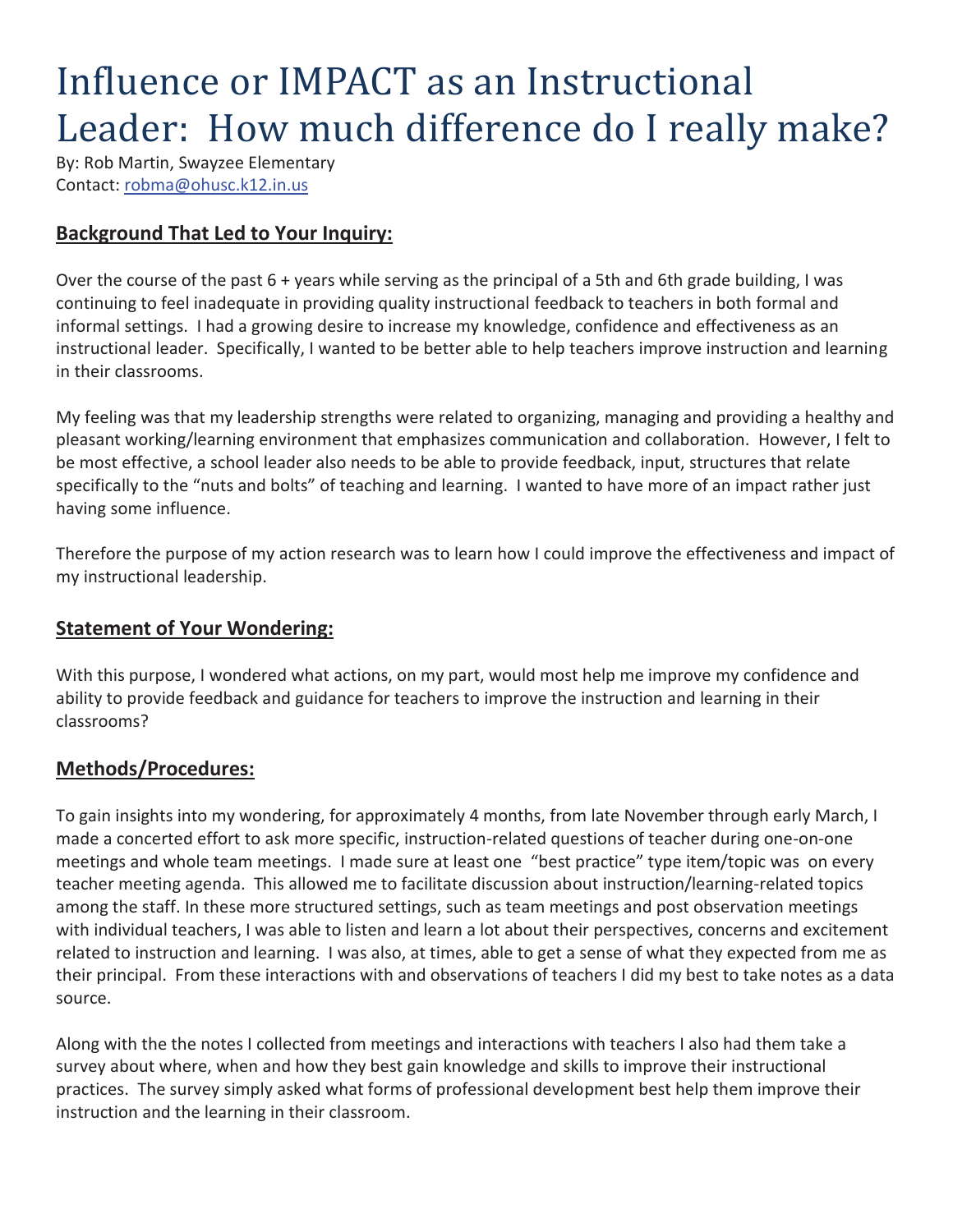A final piece of "data" for me came in the form of a the book "Unmistakable Impact" written by Jim Knight. This book provided some very useful "best practice" ideas on instructional coaching and leadership. As appropriate I tried to implement some of them throughout the research cycle.

During and at the conclusion of the research cycle, when it was time to begin drawing some conclusions, I attempted to reflect on the notes I had taken, the comments and questions I had heard from teachers etc… My main purpose was to see when, if ever, did a teacher ask me for help with an instructional/learning situation or happen to put in to practice a suggestion I had made. I also looked closely at the survey results to decide if/when teachers were looking to me for guidance in terms of instruction and learning.

## **Stating Your Learning and Supporting it with Data:**

As a result of analyzing my data, three important things I learned include:

Swayzee teachers….

- View me as a source for material items and a manager for our building.
- Rely on outside sources and each other to provide them with instructional assistance.
- Do not have an expectation that I can/should directly assist them with instruction and learning.

I concluded that the teachers view me as a source for material items and a manager of our building based on the feedback I received during one-on-one post-observation meetings, team meetings and informal, casual conversations held with individual and/or groups of teachers. Whether I asked a question such as "What do you need from me?" or "How can I help you with instruction?" etc…. the teachers' responses were overwhelmingly related to materials, supplies, furniture and in some cases dealt with discipline and scheduling.

The teachers rely on outside resources and each other to provide them with instructional assistance as we clearly indicated by the survey. When asked to identify, from a list that included "post observation meetings with the principal", "team meeting discussions" etc...as options, the three forms of professional development or feedback that they feel helps them improve their classroom instruction the most, none of them selected items that involved or included me as the principal. The two most popular answers were Social Media sources and Presenters at workshops and conferences.

Finally, it was relatively straight forward to conclude that the teachers do not have an expectation that I can/should directly assist them with instruction and learning. The data, including notes from meetings and the survey results, support this idea. I do think a key is that they don't "expect" it, so they aren't necessarily concerned or disappointed if it isn't happening. They are happy to have me "manage" and "provide". And, I believe they are satisfied with the manner and degree to which I fulfill those responsibilities.

## **Providing Concluding Thoughts:**

I continue to recognize and accept that "management", which does influence instruction and learning, is my natural leadership strength and I need to use it to the bet of my ability. But, working at "partnering with" the teachers so together we will positively impact instruction and learning in our classrooms is an area I need to improve upon.